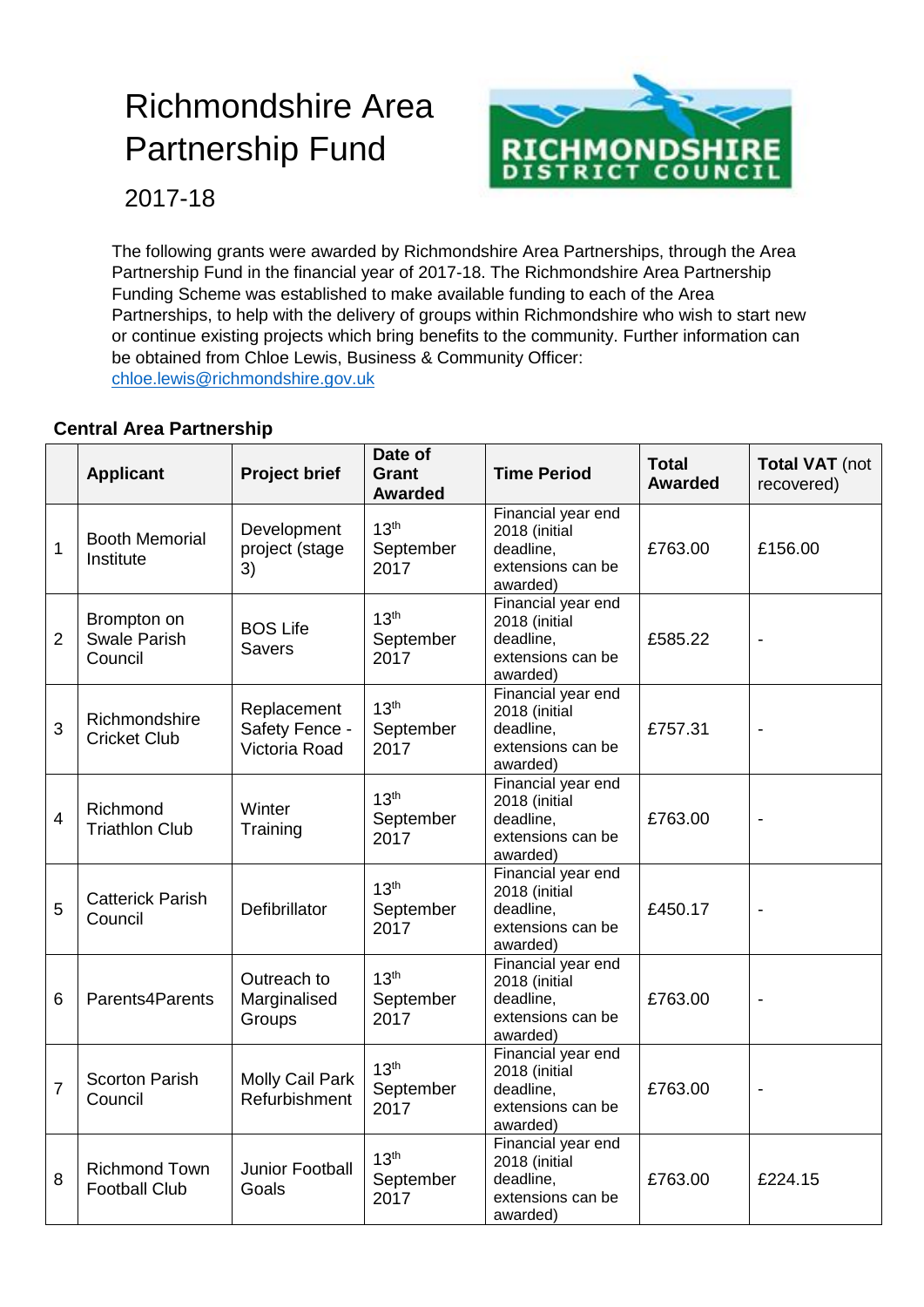| 9               | <b>Richmond Town</b><br><b>Christmas Market</b>             | Richmond<br>Town<br>Christmas<br>Market                             | 13 <sup>th</sup><br>September<br>2017 | Financial year end<br>2018 (initial<br>deadline,<br>extensions can be<br>awarded) | £763.00 | £194.28 |
|-----------------|-------------------------------------------------------------|---------------------------------------------------------------------|---------------------------------------|-----------------------------------------------------------------------------------|---------|---------|
| 10              | Richmondshire<br>Museum                                     | Fire<br>Regulation<br>Compliance                                    | 13 <sup>th</sup><br>September<br>2017 | Financial year end<br>2018 (initial<br>deadline,<br>extensions can be<br>awarded) | £763.00 |         |
| 11              | Richmond (Yorks)<br><b>Bowls Club</b>                       | Landscape<br>Improvement<br><b>Works</b>                            | 13 <sup>th</sup><br>September<br>2017 | Financial year end<br>2018 (initial<br>deadline,<br>extensions can be<br>awarded) | £694.33 | £876.00 |
| 12 <sub>2</sub> | Richmondshire<br><b>Rugby Union</b><br><b>Football Club</b> | Additional<br>Seating                                               | 13 <sup>th</sup><br>September<br>2017 | Financial year end<br>2018 (initial<br>deadline,<br>extensions can be<br>awarded) | £678.02 |         |
| 13              | Richmond Branch<br>Royal Legion                             | <b>RAF Memorial</b><br><b>Tablet</b>                                | 13 <sup>th</sup><br>September<br>2017 | Financial year end<br>2018 (initial<br>deadline,<br>extensions can be<br>awarded) | £100.72 | £44.00  |
| 14              | Hambleton<br>Community<br>Action                            | Wheels 2<br>Work (Central<br>Partnership)                           | 13 <sup>th</sup><br>September<br>2017 | Financial year end<br>2018 (initial<br>deadline,<br>extensions can be<br>awarded) | £659.23 | £170.00 |
| 15              | Richmondshire<br>Landscape Trust                            | Westfields<br>Fencing<br>Restoration<br>and Renewal                 | 13 <sup>th</sup><br>September<br>2017 | Financial year end<br>2018 (initial<br>deadline,<br>extensions can be<br>awarded) | £763.00 | £506.00 |
| 16              | Scorton War<br><b>Memorial Institute</b>                    | Central<br><b>Heating Boiler</b>                                    | 13 <sup>th</sup><br>September<br>2017 | Financial year end<br>2018 (initial<br>deadline,<br>extensions can be<br>awarded) | £763.00 |         |
| 17              | <b>Scorton Village</b><br>Beacon                            | Expansion of<br>Community<br><b>Broadband</b>                       | 13 <sup>th</sup><br>September<br>2017 | Financial year end<br>2018 (initial<br>deadline,<br>extensions can be<br>awarded) | £502.82 |         |
| 18              | Swaledale<br>Festival                                       | Community<br>and Education<br>programme<br>(Central<br>Partnership) | 13 <sup>th</sup><br>September<br>2017 | Financial year end<br>2018 (initial<br>deadline,<br>extensions can be<br>awarded) | £381.50 |         |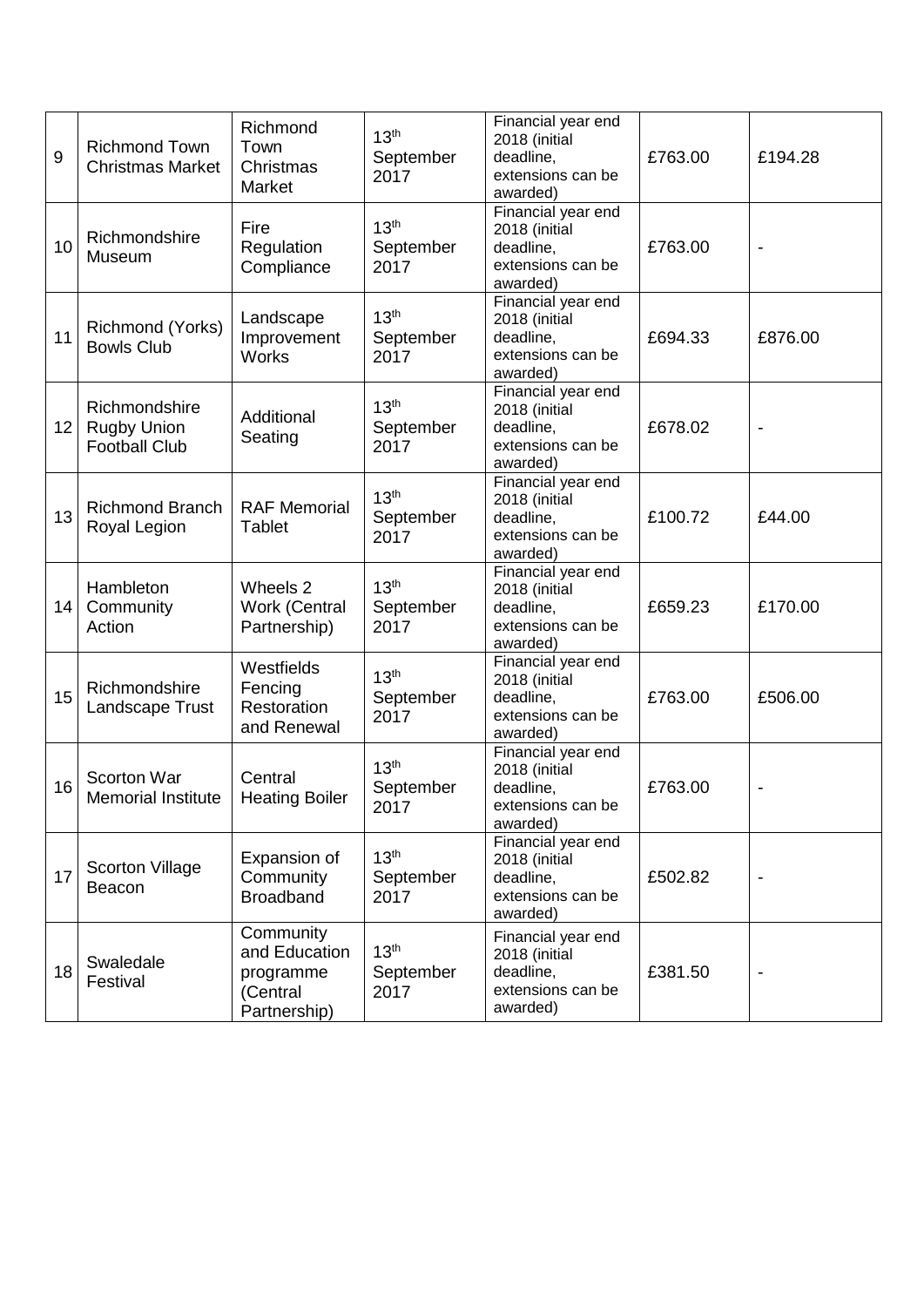#### **Garrison Area Partnership**

|    | <b>Applicant</b>                                    | <b>Project brief</b>                                                    | Date of<br><b>Grant</b><br><b>Awarded</b> | <b>Time Period</b>                                                                | <b>Total</b><br><b>Awarded</b> | <b>Total VAT</b> (not<br>recovered) |
|----|-----------------------------------------------------|-------------------------------------------------------------------------|-------------------------------------------|-----------------------------------------------------------------------------------|--------------------------------|-------------------------------------|
| 19 | Brough with St<br><b>Giles Parish</b><br>Council    | Dog Bins                                                                | 7 <sup>th</sup><br>September<br>2017      | Financial year end<br>2018 (initial<br>deadline,<br>extensions can be<br>awarded) | £375.00                        |                                     |
| 20 | <b>Scotton Parish</b><br>Council                    | <b>Village Hall</b><br>Equipment<br>Upgrade                             | 7 <sup>th</sup><br>September<br>2017      | Financial year end<br>2018 (initial<br>deadline,<br>extensions can be<br>awarded) | £1,000.00                      | $\overline{\phantom{a}}$            |
| 21 | The Michael<br><b>Syddall School</b><br>Association | Playground<br>Equipment                                                 | 7 <sup>th</sup><br>September<br>2017      | Financial year end<br>2018 (initial<br>deadline,<br>extensions can be<br>awarded) | £1,000.00                      | $\qquad \qquad \blacksquare$        |
| 22 | <b>Scotton Parish</b><br>Council                    | Benches and<br>Noticeboard                                              | 7 <sup>th</sup><br>September<br>2017      | Financial year end<br>2018 (initial<br>deadline,<br>extensions can be<br>awarded) | £1,000.00                      |                                     |
| 23 | Hambleton<br>Community<br>Action                    | Wheels 2<br><b>Work</b><br>(Garrison<br>Partnership)                    | 7 <sup>th</sup><br>September<br>2017      | Financial year end<br>2018 (initial<br>deadline,<br>extensions can be<br>awarded) | £819.75                        | £170.00                             |
| 24 | <b>Scotton Parish</b><br>Council                    | Internal and<br>External<br><b>Works</b>                                | 7 <sup>th</sup><br>September<br>2017      | Financial year end<br>2018 (initial<br>deadline,<br>extensions can be<br>awarded) | £1,000.00                      | $\qquad \qquad \blacksquare$        |
| 25 | Swaledale<br>Festival                               | Community &<br>Education<br>Programme<br>2018 (Garrison<br>Partnership) | 7 <sup>th</sup><br>September<br>2017      | Financial year end<br>2018 (initial<br>deadline,<br>extensions can be<br>awarded) | £500.00                        |                                     |
| 26 | Colburn Village<br>Hall                             | Garden Project<br>and New<br>Community<br><b>Funded Wall</b>            | 7 <sup>th</sup><br>September<br>2017      | Financial year end<br>2018 (initial<br>deadline,<br>extensions can be<br>awarded) | £1,000.00                      | $\qquad \qquad \blacksquare$        |
| 27 | Colburn Village<br>Hall                             | Community<br>Christmas<br>Dinner 2017                                   | 7 <sup>th</sup><br>September<br>2017      | Financial year end<br>2018 (initial<br>deadline,<br>extensions can be<br>awarded) | £525.00                        |                                     |
| 28 | Colburn Village<br>Hall                             | Rewiring<br>Project                                                     | 7 <sup>th</sup><br>September<br>2017      | Financial year end<br>2018 (initial<br>deadline,<br>extensions can be<br>awarded) | £1,000.00                      |                                     |
| 29 | <b>CRACCL</b>                                       | Volunteer<br><b>Activities</b>                                          | 7 <sup>th</sup><br>September<br>2017      | Financial year end<br>2018 (initial<br>deadline,<br>extensions can be<br>awarded) | £1,000.00                      |                                     |
| 30 | Colburn Hub and<br><b>Community Café</b>            | Replacement<br>Cooker                                                   | 7 <sup>th</sup><br>September<br>2017      | Financial year end<br>2018 (initial<br>deadline,                                  | £804.74                        |                                     |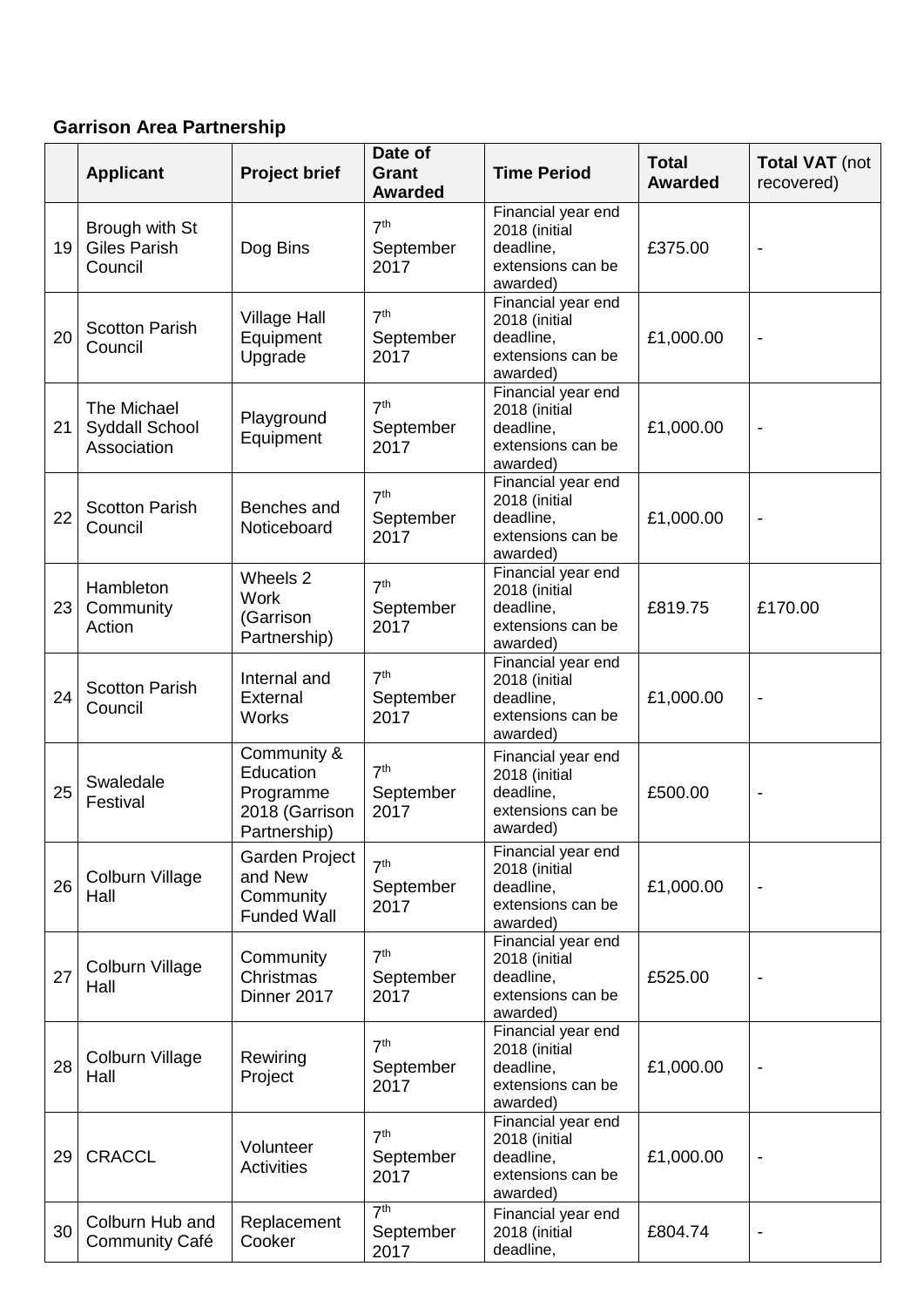|    |                         |       |                                  | extensions can be<br>awarded)                                                     |           |  |
|----|-------------------------|-------|----------------------------------|-----------------------------------------------------------------------------------|-----------|--|
| 31 | Colburn Town<br>Council | Woods | $\nabla$ th<br>September<br>2017 | Financial year end<br>2018 (initial<br>deadline,<br>extensions can be<br>awarded) | £1,000.00 |  |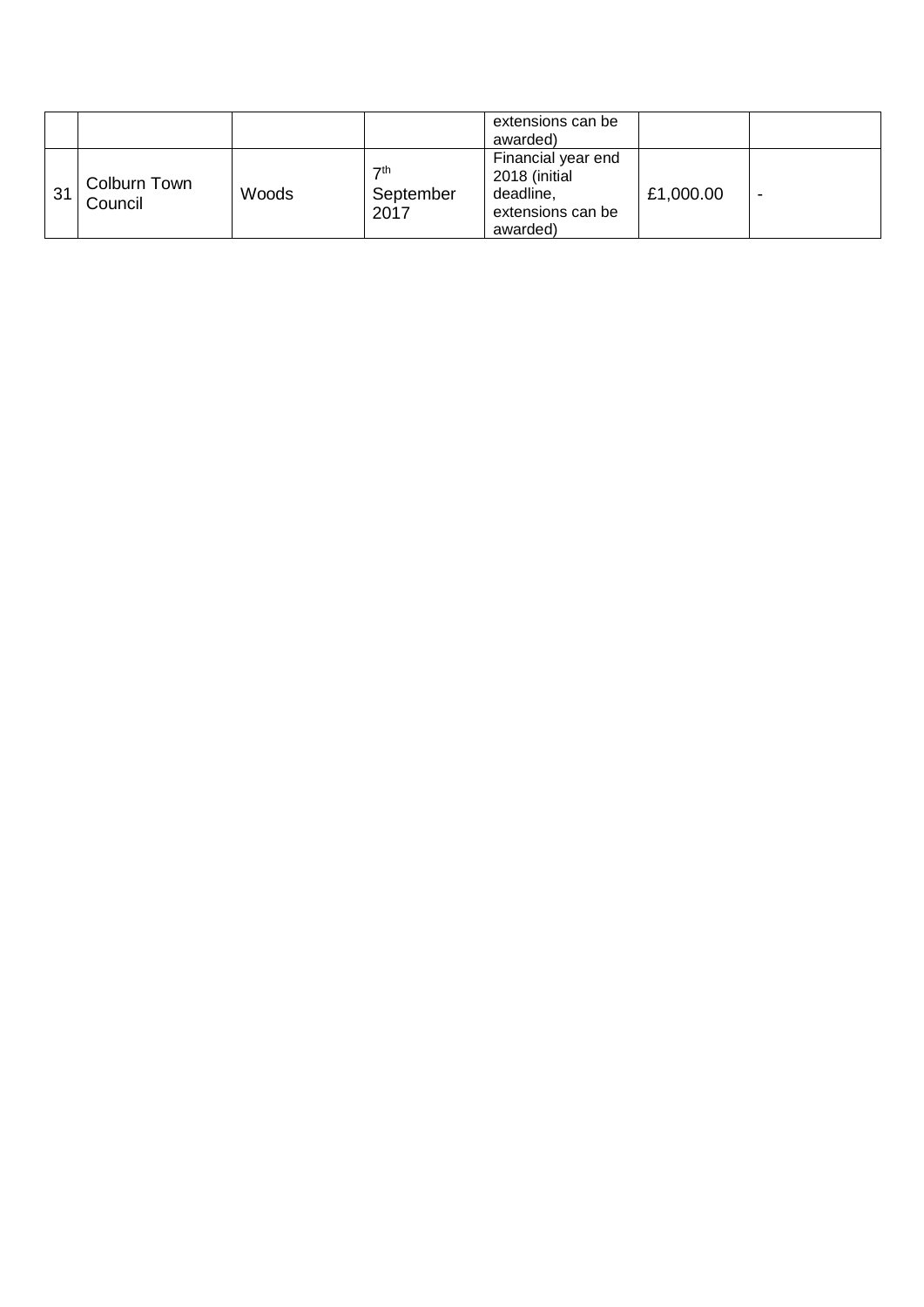## **Lower Wensleydale Area Partnership**

|                 | <b>Applicant</b>                                          | <b>Project brief</b>                                                     | Date of<br><b>Grant</b><br><b>Awarded</b> | <b>Time Period</b>                                                                | <b>Total</b><br><b>Awarded</b> | <b>Total VAT</b> (not<br>recovered) |
|-----------------|-----------------------------------------------------------|--------------------------------------------------------------------------|-------------------------------------------|-----------------------------------------------------------------------------------|--------------------------------|-------------------------------------|
| 32              | Harmby and<br>Spennithorne<br><b>Carpet Bowls</b><br>Club | Replacement<br>of bowling<br>mats                                        | 26 <sup>th</sup> October<br>2017          | Financial year end<br>2018 (initial<br>deadline,<br>extensions can be<br>awarded) | £900.00                        | £300                                |
| 33 <sup>°</sup> | Hunton and<br>Arrathorne Village<br>Hall                  | <b>Hunton Village</b><br><b>Hall Kitchen</b>                             | 26th October<br>2017                      | Financial year end<br>2018 (initial<br>deadline,<br>extensions can be<br>awarded) | £1,000.00                      | $\overline{a}$                      |
| 34              | The Health<br>Accommodation<br><b>Trust</b>               | Step up / Step<br>down reclining<br>chairs<br>(Kirkwood<br>Hall)         | 26th October<br>2017                      | Financial year end<br>2018 (initial<br>deadline,<br>extensions can be<br>awarded) | £1,000.00                      | $\overline{a}$                      |
| 35              | Wensleydale<br>Tournament of<br>Speech and Song           | Wensleydale<br>Tournament of<br>Speech and<br>Song Vocal<br>Extravaganza | 26th October<br>2017                      | Financial year end<br>2018 (initial<br>deadline,<br>extensions can be<br>awarded) | £861.60                        | £135.00                             |
| 36              | Leyburn and Mid<br>Wensleydale<br>Partnership Ltd         | Leyburn<br>Christmas<br>Festival                                         | 26th October<br>2017                      | Financial year end<br>2018 (initial<br>deadline,<br>extensions can be<br>awarded) | £500.00                        | £297.00                             |
| 37              | <b>Hunton Ladies</b><br>Choir                             | New Keyboard<br>Fund                                                     | 26 <sup>th</sup> October<br>2017          | Financial year end<br>2018 (initial<br>deadline,<br>extensions can be<br>awarded) | £582.75                        | £129.50                             |
| 38              | Hambleton<br>Community<br>Action                          | Wheels 2<br>Work (Lower<br>Wensleydale<br>Partnership)                   | 26th October<br>2017                      | Financial year end<br>2018 (initial<br>deadline,<br>extensions can be<br>awarded) | £864.00                        |                                     |
| 39              | <b>Castle Bolton</b><br><b>Water Company</b>              | Castle Bolton<br><b>Water Supply</b>                                     | 26 <sup>th</sup> October<br>2017          | Financial year end<br>2018 (initial<br>deadline,<br>extensions can be<br>awarded) | £1,000.00                      | $\qquad \qquad \blacksquare$        |
| 40              | Swaledale<br>Festival                                     | Community<br>and Education<br>Programme                                  | 26 <sup>th</sup> October<br>2017          | Financial year end<br>2018 (initial<br>deadline,<br>extensions can be<br>awarded) | £500.00                        |                                     |
| 41              | <b>Bellerby Study</b><br>Group                            | Equipment for<br><b>Study Group</b>                                      | 26 <sup>th</sup> October<br>2017          | Financial year end<br>2018 (initial<br>deadline,<br>extensions can be<br>awarded) | £322.49                        |                                     |
| 42              | Leyburn Arts<br>Centre                                    | Storage for the<br>Centre                                                | 26 <sup>th</sup> October<br>2017          | Financial year end<br>2018 (initial<br>deadline,<br>extensions can be<br>awarded) | £798.75                        | £177.50                             |
| 43              | Leyburn Arts<br>Centre                                    | Leyburn Into<br>Film Club                                                | 26 <sup>th</sup> October<br>2017          | Financial year end<br>2018 (initial                                               | £688.99                        | $\overline{\phantom{a}}$            |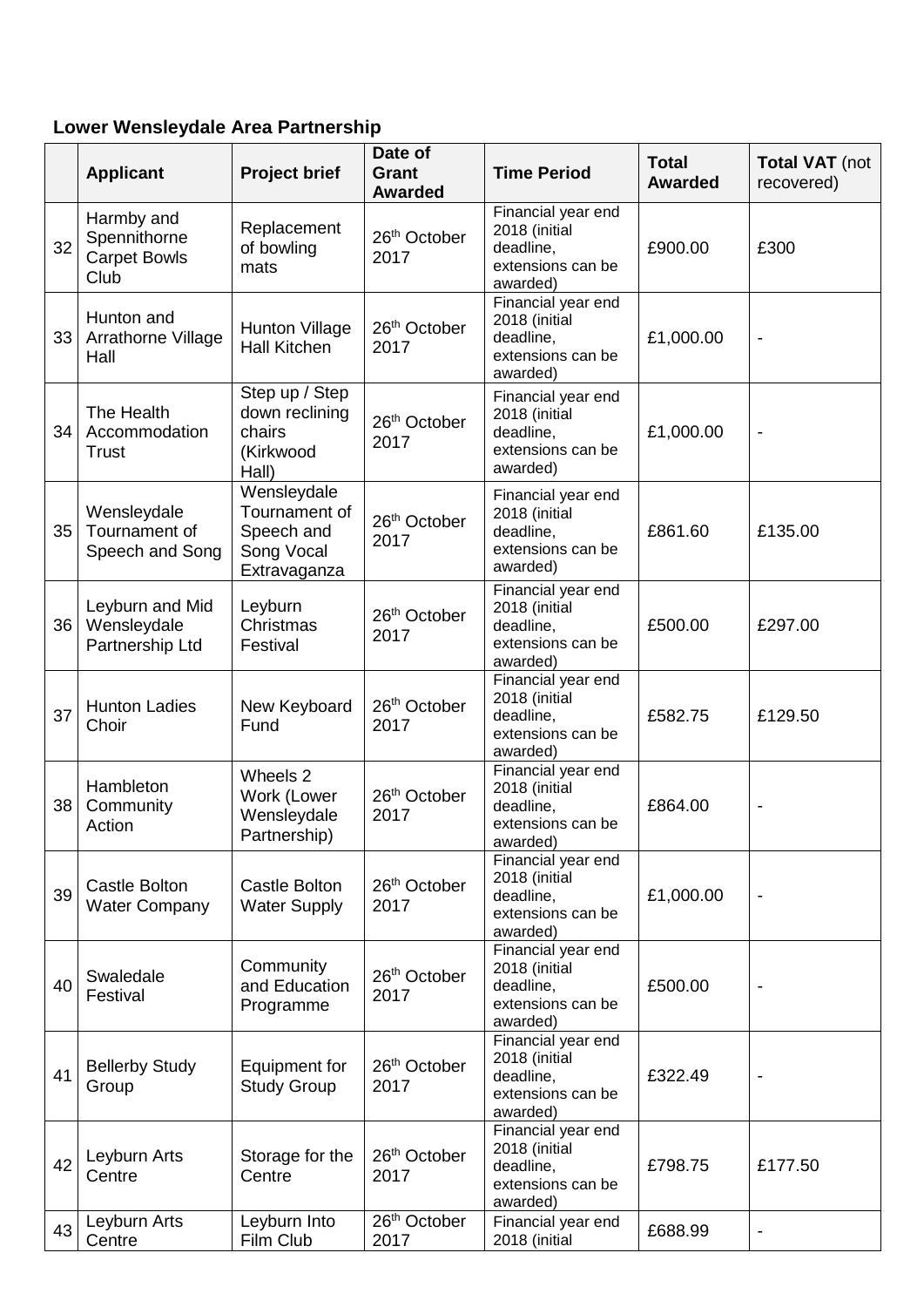|    |                                                   |                                                    |                                | deadline,<br>extensions can be<br>awarded) |         |  |
|----|---------------------------------------------------|----------------------------------------------------|--------------------------------|--------------------------------------------|---------|--|
| 44 | <b>Hunton Parish</b><br>Council<br>(Resubmission) | Play Park and<br>Community<br>Area<br>Enhancements | 27 <sup>th</sup> April<br>2018 | 10 <sup>th</sup> September<br>2018         | £388.83 |  |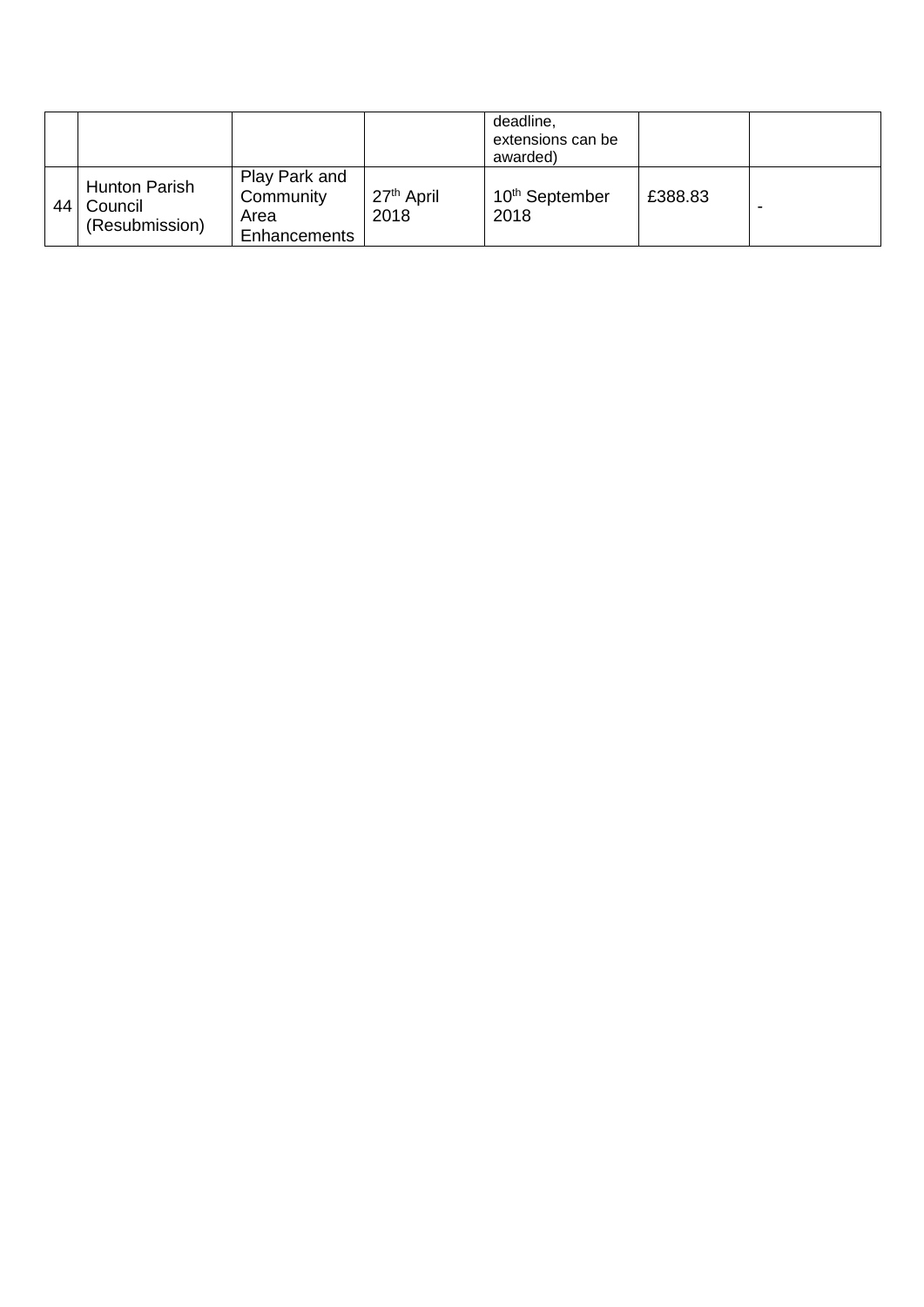## **Upper Dales Area Partnership**

|    | <b>Applicant</b>                                                      | <b>Project brief</b>                                             | Date of<br>Grant<br><b>Awarded</b> | <b>Time Period</b>                                                                | <b>Total</b><br><b>Awarded</b> | <b>Total VAT</b> (not<br>recovered) |
|----|-----------------------------------------------------------------------|------------------------------------------------------------------|------------------------------------|-----------------------------------------------------------------------------------|--------------------------------|-------------------------------------|
| 45 | <b>Reeth Parish</b><br>Council                                        | Playground<br>updating                                           | 11 <sup>th</sup> October<br>2017   | Financial year end<br>2018 (initial<br>deadline,<br>extensions can be<br>awarded) | £350.00                        |                                     |
| 46 | <b>Reeth Parish</b><br>Council                                        | Healaugh<br>defibrillator                                        | 11 <sup>th</sup> October<br>2017   | Financial year end<br>2018 (initial<br>deadline,<br>extensions can be<br>awarded) | £700.00                        |                                     |
| 47 | The Askrigg<br>Foundation                                             | Community<br>Hub                                                 | 11 <sup>th</sup> October<br>2017   | Financial year end<br>2018 (initial<br>deadline,<br>extensions can be<br>awarded) | £650.30                        | $\overline{\phantom{a}}$            |
| 48 | Swaledale &<br>Arkengarthdale<br><b>Luncheon Clubs</b><br>Association | Luncheon<br>Clubs                                                | 11 <sup>th</sup> October<br>2017   | Financial year end<br>2018 (initial<br>deadline,<br>extensions can be<br>awarded) | £650.30                        |                                     |
| 49 | <b>Melbecks Parish</b><br>Council                                     | Tree and<br>Vegetation<br>Removal                                | 11 <sup>th</sup> October<br>2017   | Financial year end<br>2018 (initial<br>deadline,<br>extensions can be<br>awarded) | £700.00                        |                                     |
| 50 | <b>Swaledale Scout</b><br>Group                                       | Replacement<br>of Old<br>Equipment                               | 11 <sup>th</sup> October<br>2017   | Financial year end<br>2018 (initial<br>deadline,<br>extensions can be<br>awarded) | £306.07                        | $\overline{\phantom{a}}$            |
| 51 | The Hawes<br><b>Christmas Lights</b><br>Group                         | Across the<br>beck lighting<br>2017                              | 11 <sup>th</sup> October<br>2017   | Financial year end<br>2018 (initial<br>deadline,<br>extensions can be<br>awarded) | £700.00                        | £381.60                             |
| 52 | The Health<br>Accommodation<br><b>Trust</b>                           | Step up / Step<br>down reclining<br>chairs<br>(Sycamore<br>Hall) | 11 <sup>th</sup> October<br>2017   | Financial year end<br>2018 (initial<br>deadline,<br>extensions can be<br>awarded) | £1,000.00                      | $\overline{\phantom{a}}$            |
| 53 | Burton-cum-<br><b>Walden Parish</b><br>Council                        | <b>West Burton</b><br>Waterfall path                             | 11 <sup>th</sup> October<br>2017   | Financial year end<br>2018 (initial<br>deadline,<br>extensions can be<br>awarded) | £700.00                        |                                     |
| 54 | Yorebridge<br>Sports<br>Development<br>Association                    | Gym<br>Equipment                                                 | 11 <sup>th</sup> October<br>2017   | Financial year end<br>2018 (initial<br>deadline,<br>extensions can be<br>awarded) | £700.00                        |                                     |
| 55 | Grinton and<br><b>Ellerton Abbey</b><br>Parish Council                | Community<br>Defibrillator                                       | 11 <sup>th</sup> October<br>2017   | Financial year end<br>2018 (initial<br>deadline,<br>extensions can be<br>awarded) | £380.80                        |                                     |
| 56 | <b>Muker Public Hall</b>                                              | <b>New Curtains</b>                                              | 11 <sup>th</sup> October<br>2017   | Financial year end<br>2018 (initial<br>deadline,                                  | £700.00                        | $\overline{\phantom{a}}$            |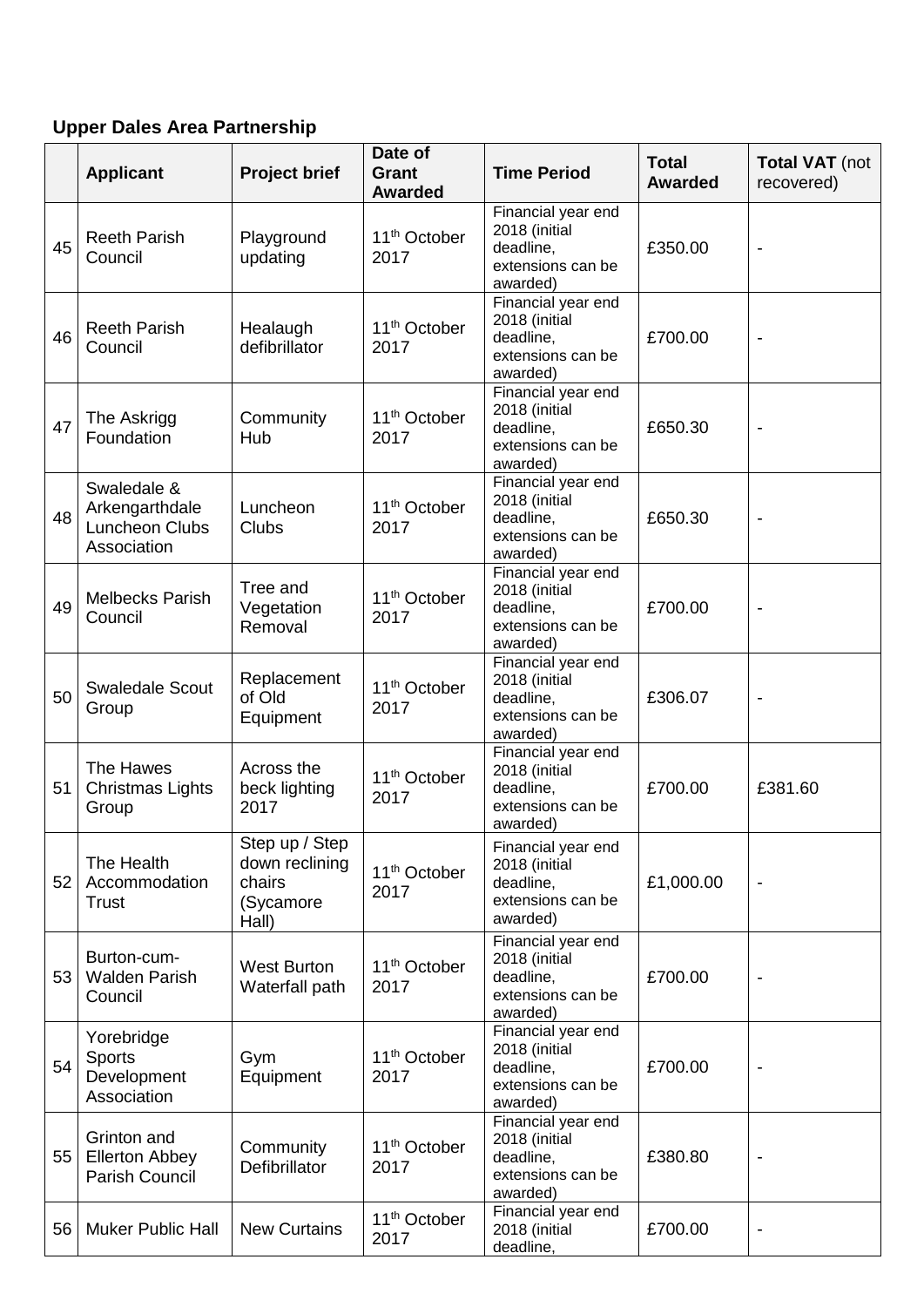|    |                                                                         |                                                                         |                                  | extensions can be<br>awarded)                                                     |         |                |
|----|-------------------------------------------------------------------------|-------------------------------------------------------------------------|----------------------------------|-----------------------------------------------------------------------------------|---------|----------------|
| 57 | Hambleton<br>Community<br>Action                                        | Wheels 2<br>Work (Upper<br><b>Dales</b><br>Partnership)                 | 11 <sup>th</sup> October<br>2017 | Financial year end<br>2018 (initial<br>deadline,<br>extensions can be<br>awarded) | £604.80 | $\blacksquare$ |
| 58 | Arkengarthdale<br>Parish Council                                        | Surface<br>Covering<br><b>Village Centre</b>                            | 11 <sup>th</sup> October<br>2017 | Financial year end<br>2018 (initial<br>deadline,<br>extensions can be<br>awarded) | £273.00 |                |
| 59 | Swaledale<br>Festival                                                   | Community<br>and Education<br>Programme<br>(Upper Dales<br>Partnership) | 11 <sup>th</sup> October<br>2017 | Financial year end<br>2018 (initial<br>deadline,<br>extensions can be<br>awarded) | £350.00 |                |
| 60 | <b>Muker Parish</b><br>Council                                          | Tan Hill<br>Defibrillator                                               | 11 <sup>th</sup> October<br>2017 | Financial year end<br>2018 (initial<br>deadline,<br>extensions can be<br>awarded) | £664.30 |                |
| 61 | Upper<br>Wensleydale<br>Sport &<br>Recreation<br><b>Association Ltd</b> | <b>Water Supply</b><br>to the<br>Community<br><b>Fields</b>             | 11 <sup>th</sup> October<br>2017 | Financial year end<br>2018 (initial<br>deadline,<br>extensions can be<br>awarded) | £700.00 |                |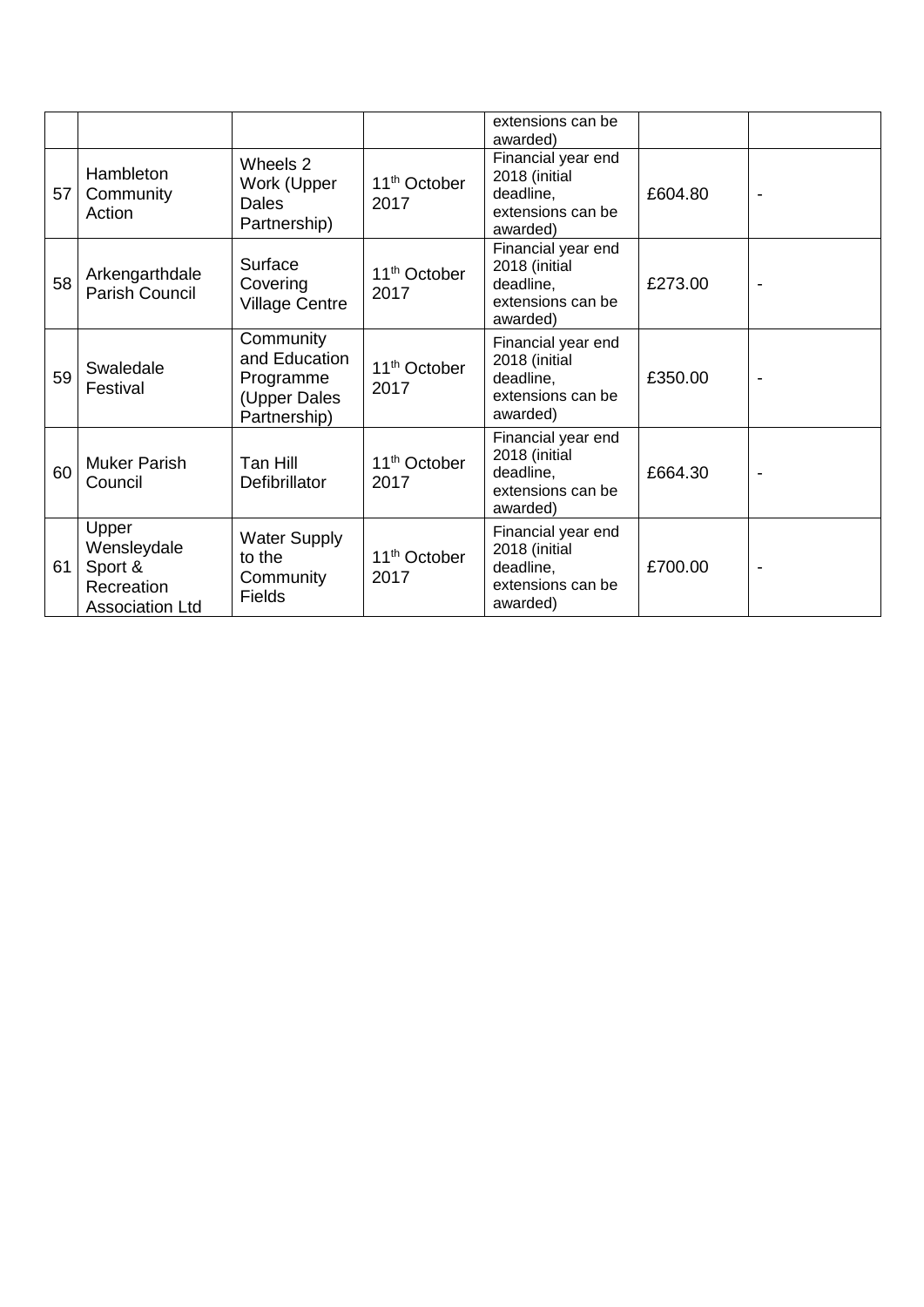## **North Richmondshire Community Partnership**

|    | <b>Applicant</b>                                        | <b>Project brief</b>                                                   | Date of<br><b>Grant</b><br><b>Awarded</b> | <b>Time Period</b>                                                                | <b>Total</b><br><b>Awarded</b> | <b>Total VAT</b> (not<br>recovered) |
|----|---------------------------------------------------------|------------------------------------------------------------------------|-------------------------------------------|-----------------------------------------------------------------------------------|--------------------------------|-------------------------------------|
| 62 | Newsham Village<br>Hall                                 | <b>Table Tennis</b><br>Table                                           | 28 <sup>th</sup><br>September<br>2017     | Financial year end<br>2018 (initial<br>deadline,<br>extensions can be<br>awarded) | £535.44                        | £118.97                             |
| 63 | East and West<br>Layton Carkin<br><b>Parish Council</b> | Defibrillator                                                          | 28 <sup>th</sup><br>September<br>2017     | Financial year end<br>2018 (initial<br>deadline,<br>extensions can be<br>awarded) | £914.00                        | £81.79                              |
| 64 | <b>Eppleby Village</b><br>Hall                          | <b>Energy Saving</b><br>Project                                        | 28 <sup>th</sup><br>September<br>2017     | Financial year end<br>2018 (initial<br>deadline,<br>extensions can be<br>awarded) | £1,000.00                      | £225.17                             |
| 65 | <b>Whashton Village</b><br><b>Green Fund</b>            | Equipment<br><b>Store</b>                                              | 28 <sup>th</sup><br>September<br>2017     | Financial year end<br>2018 (initial<br>deadline,<br>extensions can be<br>awarded) | £828.00                        | £184.00                             |
| 66 | Middleton Tyas<br>Parish Council                        | Defibrillator<br>Training                                              | 28 <sup>th</sup><br>September<br>2017     | Financial year end<br>2018 (initial<br>deadline,<br>extensions can be<br>awarded) | £393.75                        |                                     |
| 67 | Aldbrough St<br>John Parish<br>Council                  | Play<br>Equipment<br>Project                                           | 28 <sup>th</sup><br>September<br>2017     | Financial year end<br>2018 (initial<br>deadline,<br>extensions can be<br>awarded) | £1,000.00                      | $\overline{\phantom{a}}$            |
| 68 | Hambleton<br>Community<br>Action                        | Wheels 2<br>Work (North<br>Richmondshire<br>Partnership)               | 28 <sup>th</sup><br>September<br>2017     | Financial year end<br>2018 (initial<br>deadline,<br>extensions can be<br>awarded) | £864.00                        | $\blacksquare$                      |
| 69 | St John<br>Community<br>Centre                          | Assisted<br>Shopping<br>Service and<br>Internet<br>Shopping<br>Service | 28 <sup>th</sup><br>September<br>2017     | Financial year end<br>2018 (initial<br>deadline,<br>extensions can be<br>awarded) | £1,000.00                      |                                     |
| 70 | Aldbrough St<br>John Parish<br>Council                  | <b>New Notice</b><br><b>Board</b>                                      | 28 <sup>th</sup><br>September<br>2017     | Financial year end<br>2018 (initial<br>deadline,<br>extensions can be<br>awarded) | £375.00                        |                                     |
| 71 | <b>Gilling West</b><br>Parish Council                   | Gilling Bridge<br>and Flood<br><b>Works</b>                            | 28 <sup>th</sup><br>September<br>2017     | Financial year end<br>2018 (initial<br>deadline,<br>extensions can be<br>awarded) | £1,000.00                      | $\overline{\phantom{a}}$            |
| 72 | The Parish                                              | Newsletter                                                             | 18 <sup>th</sup><br>December<br>2017      | Financial year end<br>2018 (initial<br>deadline,<br>extensions can be<br>awarded) | £300.00                        |                                     |